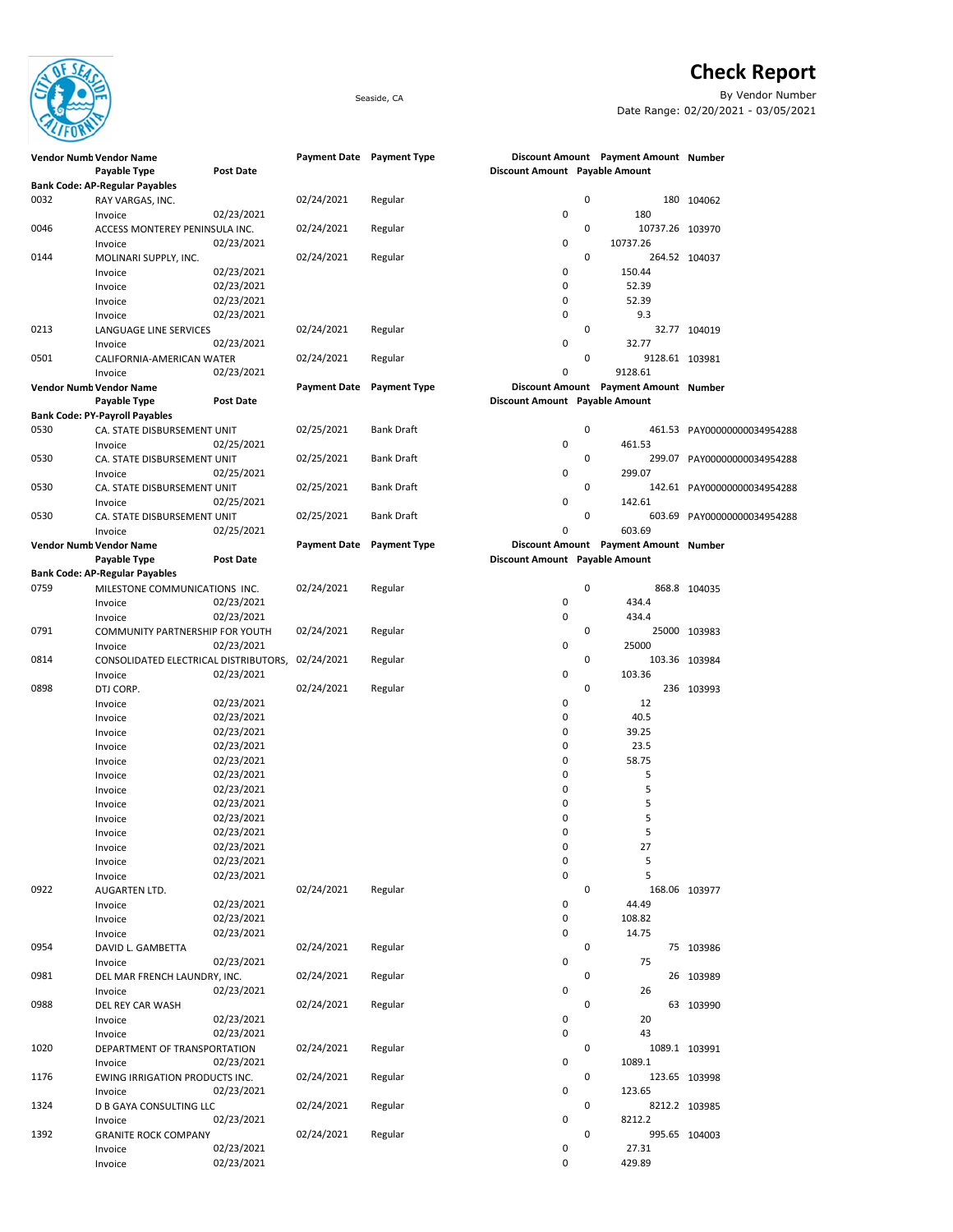|      | Invoice                                           | 02/23/2021               |                     |                     | 0                              |             | 320.34                                |               |
|------|---------------------------------------------------|--------------------------|---------------------|---------------------|--------------------------------|-------------|---------------------------------------|---------------|
|      | Invoice                                           | 02/23/2021               |                     |                     | 0                              |             | 218.11                                |               |
| 1494 | HD SUPPLY FACILITIES MAINTENANCE                  |                          | 02/24/2021          | Regular             |                                | 0           |                                       | 1620 104006   |
|      | Invoice                                           | 02/23/2021               |                     |                     | 0                              |             | 768.02                                |               |
|      |                                                   |                          |                     |                     |                                |             |                                       |               |
|      | Invoice                                           | 02/23/2021               |                     |                     | $\mathsf 0$                    |             | 420.34                                |               |
|      | Invoice                                           | 02/23/2021               |                     |                     | 0                              |             | 431.64                                |               |
| 1569 | <b>HOPE SERVICES</b>                              |                          | 02/24/2021          | Regular             |                                | 0           | 3275.22 104008                        |               |
|      | Invoice                                           | 02/23/2021               |                     |                     | 0                              |             | 3275.22                               |               |
|      |                                                   |                          |                     |                     |                                |             | Discount Amount Payment Amount Number |               |
|      | Vendor Numb Vendor Name                           |                          | <b>Payment Date</b> | <b>Payment Type</b> |                                |             |                                       |               |
|      | Payable Type                                      | Post Date                |                     |                     | Discount Amount Payable Amount |             |                                       |               |
| 1743 | ORION DISTRIBUTING INC.                           |                          | 02/24/2021          | Regular             |                                | 0           |                                       | 505 104053    |
|      | Invoice                                           | 02/23/2021               |                     |                     | 0                              |             | 57.87                                 |               |
|      | Invoice                                           | 02/23/2021               |                     |                     | 0                              |             | 447.13                                |               |
| 1798 |                                                   |                          |                     |                     |                                | 0           |                                       |               |
|      | KELLY-MOORE PAINT COMPANY                         |                          | 02/24/2021          | Regular             |                                |             |                                       | 138.64 104016 |
|      | Invoice                                           | 02/23/2021               |                     |                     | 0                              |             | 81.7                                  |               |
|      | Invoice                                           | 02/23/2021               |                     |                     | 0                              |             | 42.78                                 |               |
|      | Invoice                                           | 02/23/2021               |                     |                     | 0                              |             | 14.16                                 |               |
| 1868 | KUTAK ROCK LLP                                    |                          | 02/24/2021          | Regular             |                                | 0           |                                       | 1845 104018   |
|      |                                                   |                          |                     |                     | $\mathbf 0$                    |             | 1845                                  |               |
|      | Invoice                                           | 02/23/2021               |                     |                     |                                |             |                                       |               |
| 1971 | LIEBERT CASSIDY WHITMORE                          |                          | 02/24/2021          | Regular             |                                | 0           |                                       | 190 104024    |
|      | Invoice                                           | 02/23/2021               |                     |                     | 0                              |             | 38                                    |               |
|      | Invoice                                           | 02/23/2021               |                     |                     | $\mathbf 0$                    |             | 152                                   |               |
| 2102 | MARTIN'S IRRIGATION SUPPLY, INC.                  |                          | 02/24/2021          | Regular             |                                | 0           |                                       | 157.49 104028 |
|      |                                                   | 02/23/2021               |                     |                     | $\mathbf 0$                    |             | 157.49                                |               |
|      | Invoice                                           |                          |                     |                     |                                |             |                                       |               |
| 2129 | MONTEREY COUNTY PEACE                             |                          | 02/24/2021          | Regular             |                                | 0           |                                       | 550 104045    |
|      | Invoice                                           | 02/23/2021               |                     |                     | 0                              |             | 550                                   |               |
| 2132 | MEALS ON WHEELS OF THE                            |                          | 02/24/2021          | Regular             |                                | 0           | 5129.27 104032                        |               |
|      | Invoice                                           | 02/23/2021               |                     |                     | $\mathsf 0$                    |             | 5129.27                               |               |
|      |                                                   |                          |                     |                     |                                |             |                                       |               |
| 2186 | <b>MISSION UNIFORM SERVICE</b>                    |                          | 02/24/2021          | Regular             |                                | 0           | 1426.07 104036                        |               |
|      | Invoice                                           | 02/23/2021               |                     |                     | 0                              |             | 37.59                                 |               |
|      | Invoice                                           | 02/23/2021               |                     |                     | 0                              |             | 64                                    |               |
|      | Invoice                                           | 02/23/2021               |                     |                     | 0                              |             | 430.36                                |               |
|      | Invoice                                           | 02/23/2021               |                     |                     | 0                              |             | 104.59                                |               |
|      |                                                   |                          |                     |                     |                                |             |                                       |               |
|      | Invoice                                           | 02/23/2021               |                     |                     | 0                              |             | 127.29                                |               |
|      | Invoice                                           | 02/23/2021               |                     |                     | 0                              |             | 430.36                                |               |
|      | Invoice                                           | 02/23/2021               |                     |                     | 0                              |             | 104.59                                |               |
|      | Invoice                                           | 02/23/2021               |                     |                     | 0                              |             | 127.29                                |               |
| 2205 | MONTEREY CO. CONVENTION & VISITOR'S BI 02/24/2021 |                          |                     | Regular             |                                | 0           | 8653.59 104042                        |               |
|      |                                                   |                          |                     |                     |                                |             |                                       |               |
|      |                                                   |                          |                     |                     |                                |             |                                       |               |
|      | Invoice                                           | 02/23/2021               |                     |                     | 0                              |             | 8653.59                               |               |
| 2236 | MBS BUSINESS SYSTEMS                              |                          | 02/24/2021          | Regular             |                                | 0           |                                       | 372.27 104029 |
|      | Invoice                                           | 02/23/2021               |                     |                     | 0                              |             | 278.74                                |               |
|      |                                                   |                          |                     |                     |                                |             |                                       |               |
|      | Invoice                                           | 02/23/2021               |                     |                     | $\mathbf 0$                    |             | 93.53                                 |               |
| 2238 | MONTEREY BAY PEST CONTROL                         |                          | 02/24/2021          | Regular             |                                | 0           |                                       | 227 104040    |
|      | Invoice                                           | 02/23/2021               |                     |                     | 0                              |             | 65                                    |               |
|      | Invoice                                           | 02/23/2021               |                     |                     | 0                              |             | 62                                    |               |
|      | Invoice                                           | 02/23/2021               |                     |                     | 0                              |             | 100                                   |               |
|      |                                                   |                          |                     |                     |                                |             |                                       |               |
| 2252 | MONTEREY COUNTY D.A.'s OFFICE                     |                          | 02/24/2021          | Regular             |                                | 0           | 1176.27 104043                        |               |
|      | Invoice                                           | 02/23/2021               |                     |                     | 0                              |             | 1176.27                               |               |
| 2252 | MONTEREY COUNTY D.A.'s OFFICE                     |                          | 02/24/2021          | Regular             |                                | 0           |                                       | 3608 104044   |
|      | Invoice                                           | 02/23/2021               |                     |                     | $\mathsf 0$                    |             | 3608                                  |               |
| 2328 |                                                   |                          |                     |                     |                                | $\mathbf 0$ |                                       |               |
|      | <b>WALLACE GROUP</b>                              |                          | 02/24/2021          | Regular             |                                |             | 46884.39 104088                       |               |
|      | Invoice                                           | 02/23/2021               |                     |                     | 0                              |             | 20340.64                              |               |
|      | Invoice                                           | 02/23/2021               |                     |                     | 0                              |             | 26300                                 |               |
|      | Invoice                                           | 02/23/2021               |                     |                     | 0                              |             | 243.75                                |               |
| 2338 | MONTEREY PENINSULA WATER                          |                          | 02/24/2021          | Regular             |                                | 0           | 5438.28 104050                        |               |
|      |                                                   |                          |                     |                     | 0                              |             | 5438.28                               |               |
|      | Invoice                                           | 02/23/2021               |                     |                     |                                |             |                                       |               |
| 2338 | MONTEREY PENINSULA WATER                          |                          | 02/24/2021          | Regular             |                                | 0           | 5180.11 104051                        |               |
|      | Invoice                                           | 02/23/2021               |                     |                     | 0                              |             | 5180.11                               |               |
|      | Vendor Numb Vendor Name                           |                          | <b>Payment Date</b> | <b>Payment Type</b> |                                |             | Discount Amount Payment Amount Number |               |
|      | Payable Type                                      | Post Date                |                     |                     | Discount Amount Payable Amount |             |                                       |               |
| 2426 |                                                   |                          |                     |                     |                                | 0           |                                       |               |
|      | McDONALD REFRIGERATION INC                        |                          | 02/24/2021          | Regular             |                                |             |                                       | 847.91 104030 |
|      | Invoice                                           | 02/23/2021               |                     |                     | 0                              |             | 847.91                                |               |
| 2720 | OWEN EQUIPMENT COMPANY                            |                          | 02/24/2021          | Regular             |                                | 0           |                                       | 1061 104054   |
|      | Invoice                                           | 02/23/2021               |                     |                     | 0                              |             | 107.01                                |               |
|      | Invoice                                           | 02/23/2021               |                     |                     | 0                              |             | 810.27                                |               |
|      | Invoice                                           | 02/23/2021               |                     |                     | 0                              |             | 143.72                                |               |
|      |                                                   |                          |                     |                     |                                |             |                                       |               |
| 2746 | PENINSULA POOL SERVICE & SUPPLY INC.              |                          | 02/24/2021          | Regular             |                                | 0           |                                       | 70.47 104056  |
|      | Invoice                                           | 02/23/2021               |                     |                     | 0                              |             | 70.47                                 |               |
| 2752 | PENINSULA WELDING & MEDICAL SUPPLY, IN 02/24/2021 |                          |                     | Regular             |                                | 0           |                                       | 66.24 104057  |
|      | Invoice                                           | 02/23/2021               |                     |                     | 0                              |             | 40.44                                 |               |
|      |                                                   |                          |                     |                     | 0                              |             | 25.8                                  |               |
|      | Invoice                                           | 02/23/2021               |                     |                     |                                |             |                                       |               |
| 2816 | PLUG & PAY TECHNOLOGIES, INC.                     |                          | 02/24/2021          | Regular             |                                | 0           |                                       | 30 104058     |
|      | Invoice                                           | 02/23/2021               |                     |                     | $\mathsf 0$                    |             | 15                                    |               |
|      | Invoice                                           | 02/23/2021               |                     |                     | 0                              |             | 15                                    |               |
| 2849 | PREMIUM AUTO PARTS.                               |                          | 02/24/2021          | Regular             |                                | 0           |                                       | 614.99 104059 |
|      |                                                   |                          |                     |                     |                                |             |                                       |               |
|      | Invoice<br>Invoice                                | 02/23/2021<br>02/23/2021 |                     |                     | 0<br>0                         |             | 179.12<br>42.04                       |               |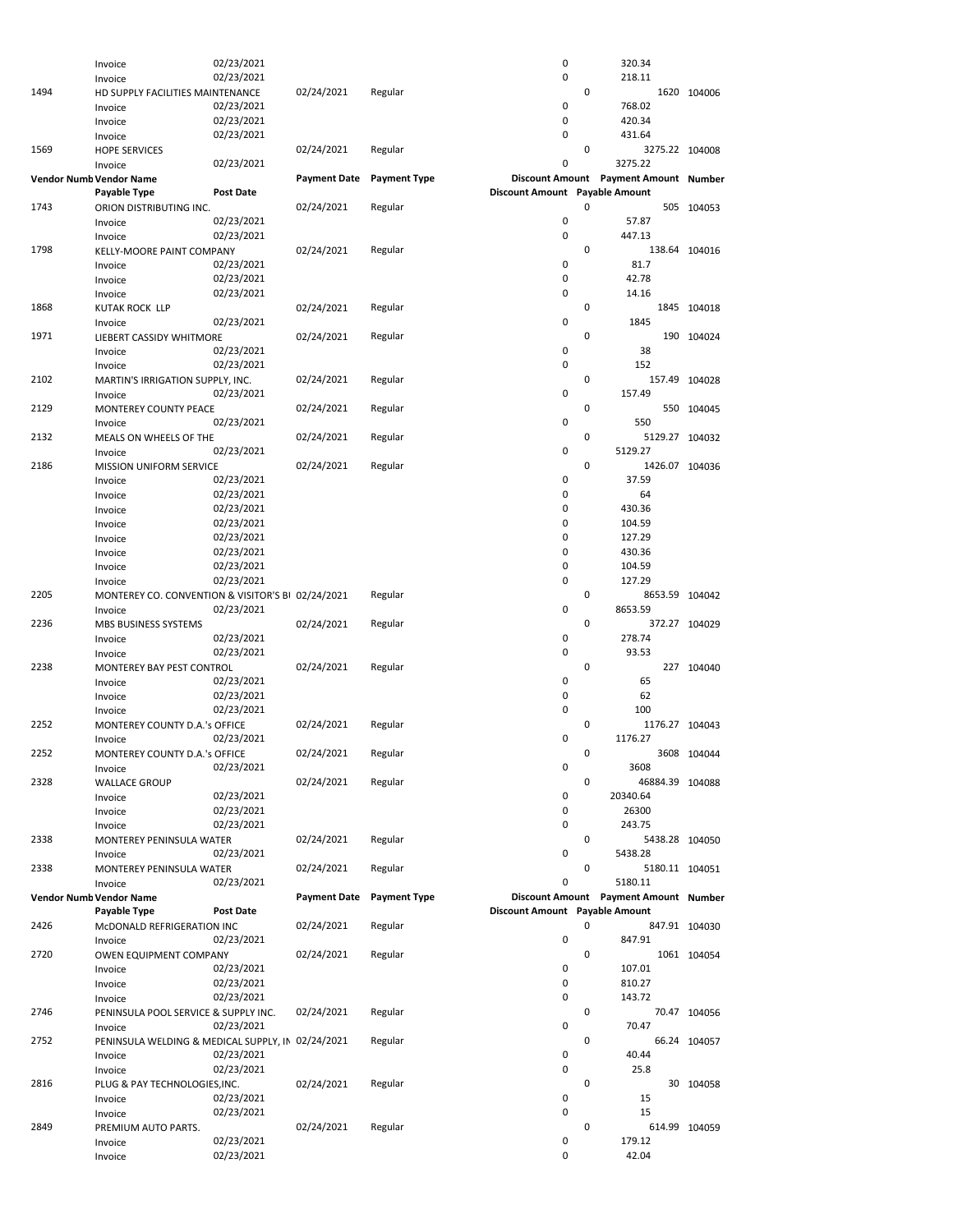|      | Invoice                                        | 02/23/2021               |                           |                     | 0                              |   | 143.61                                |                      |
|------|------------------------------------------------|--------------------------|---------------------------|---------------------|--------------------------------|---|---------------------------------------|----------------------|
|      | Invoice                                        | 02/23/2021               |                           |                     | 0                              |   | 19.64                                 |                      |
|      | Invoice                                        | 02/23/2021               |                           |                     | 0                              |   | 185.67                                |                      |
|      | Invoice                                        | 02/23/2021               |                           |                     | 0                              |   | 28.56                                 |                      |
|      | Invoice                                        | 02/23/2021               |                           |                     | 0                              |   | 5.45                                  |                      |
|      | Invoice                                        | 02/23/2021               |                           |                     | 0                              |   | 10.9                                  |                      |
|      | Vendor Numb Vendor Name                        |                          | <b>Payment Date</b>       | <b>Payment Type</b> |                                |   | Discount Amount Payment Amount Number |                      |
|      | Payable Type                                   | Post Date                |                           |                     | Discount Amount Payable Amount |   |                                       |                      |
|      | <b>Bank Code: PY-Payroll Payables</b>          |                          |                           |                     |                                |   |                                       |                      |
| 2877 | PUBLIC EMPLOYEES' RETIREMENT SYSTEM            |                          | 02/26/2021                | <b>Bank Draft</b>   | 0                              | 0 | 124740.99                             | 124740.99 1001783314 |
| 2877 | Invoice<br>PUBLIC EMPLOYEES' RETIREMENT SYSTEM | 02/11/2021               | 02/26/2021                | <b>Bank Draft</b>   |                                | 0 |                                       | -2484.92 1001783314  |
|      | Credit Memo                                    | 02/11/2021               |                           |                     | 0                              |   | $-2484.92$                            |                      |
| 2877 | PUBLIC EMPLOYEES' RETIREMENT SYSTEM            |                          | 02/26/2021                | <b>Bank Draft</b>   |                                | 0 |                                       | 0.16 1001783314      |
|      | Debit Memo                                     | 02/11/2021               |                           |                     | 0                              |   | 0.16                                  |                      |
| 2877 | PUBLIC EMPLOYEES' RETIREMENT SYSTEM            |                          | 02/26/2021                | <b>Bank Draft</b>   |                                | 0 |                                       | -113.32 1001783314   |
|      | Credit Memo                                    | 02/11/2021               |                           |                     | 0                              |   | $-113.32$                             |                      |
|      | Vendor Numb Vendor Name                        |                          | <b>Payment Date</b>       | <b>Payment Type</b> |                                |   | Discount Amount Payment Amount Number |                      |
|      | Payable Type                                   | <b>Post Date</b>         |                           |                     | Discount Amount Payable Amount |   |                                       |                      |
|      | Bank Code: AP-Regular Payables                 |                          |                           |                     |                                |   |                                       |                      |
| 2888 | PURE H20 INC.                                  |                          | 02/24/2021                | Regular             |                                | 0 |                                       | 65.54 104060         |
|      | Invoice                                        | 02/23/2021               |                           |                     | 0                              |   | 65.54                                 |                      |
|      | Vendor Numb Vendor Name                        |                          | <b>Payment Date</b>       | <b>Payment Type</b> |                                |   | Discount Amount Payment Amount Number |                      |
|      | Payable Type                                   | <b>Post Date</b>         |                           |                     | Discount Amount Payable Amount |   |                                       |                      |
|      | <b>Bank Code: PY-Payroll Payables</b>          |                          |                           |                     |                                |   |                                       |                      |
| 3138 | SEASIDE EMPLOYEES ASSN                         |                          | 03/01/2021                | <b>Bank Draft</b>   |                                | 0 |                                       | 170 2714582878       |
|      | Invoice                                        | 02/11/2021               |                           |                     | 0                              |   | 170                                   |                      |
| 3138 | SEASIDE EMPLOYEES ASSN                         |                          | 03/01/2021                | <b>Bank Draft</b>   |                                | 0 |                                       | 170 2714582878       |
|      | Invoice                                        | 02/25/2021               |                           |                     | 0                              |   | 170                                   |                      |
| 3153 | SEASIDE MANAGEMENT ASSN                        |                          | 03/01/2021                | <b>Bank Draft</b>   | 0                              | 0 | 15                                    | 15 2714582878        |
| 3153 | Invoice                                        | 02/11/2021               |                           | <b>Bank Draft</b>   |                                | 0 |                                       |                      |
|      | SEASIDE MANAGEMENT ASSN<br>Invoice             | 02/25/2021               | 03/01/2021                |                     | 0                              |   | 15                                    | 15 2714582878        |
|      | Vendor Numb Vendor Name                        |                          | <b>Payment Date</b>       | <b>Payment Type</b> |                                |   | Discount Amount Payment Amount Number |                      |
|      | Payable Type                                   | Post Date                |                           |                     | Discount Amount Payable Amount |   |                                       |                      |
|      | <b>Bank Code: AP-Regular Payables</b>          |                          |                           |                     |                                |   |                                       |                      |
| 3244 | SLAKEY BROTHERS INC.                           |                          | 02/24/2021                | Regular             |                                | 0 |                                       | 11.15 104070         |
|      | Invoice                                        | 02/23/2021               |                           |                     | 0                              |   | 11.15                                 |                      |
| 3290 | SOCIETY FOR THE PREVENTION OF CRUELTY '        |                          | 02/24/2021                | Regular             |                                | 0 |                                       | 1304 104073          |
|      | Invoice                                        | 02/23/2021               |                           |                     | 0                              |   | 1304                                  |                      |
| 3307 | <b>SAME DAY SHRED</b>                          |                          | 02/24/2021                | Regular             |                                | 0 |                                       | 45 104067            |
|      | Invoice                                        | 02/23/2021               |                           |                     | 0                              |   | 45                                    |                      |
| 3319 | <b>STAPLES ADVANTAGE</b>                       |                          | 02/24/2021                | Regular             |                                | 0 | 1687.44 104075                        |                      |
|      | Invoice                                        | 02/23/2021               |                           |                     | 0                              |   | 157.31                                |                      |
|      | Invoice                                        | 02/23/2021               |                           |                     | 0                              |   | 242.67                                |                      |
|      | Invoice                                        | 02/23/2021               |                           |                     | 0                              |   | 88.47                                 |                      |
|      | Invoice                                        | 02/23/2021               |                           |                     | 0                              |   | 14.96                                 |                      |
|      | Invoice                                        | 02/23/2021               |                           |                     | $\Omega$                       |   | 37.35                                 |                      |
|      | Invoice                                        | 02/23/2021               |                           |                     | 0                              |   | 64.57                                 |                      |
|      | Invoice                                        | 02/23/2021               |                           |                     | 0                              |   | 42.05                                 |                      |
|      | Invoice                                        | 02/23/2021               |                           |                     | 0                              |   | 137.62                                |                      |
|      | Invoice                                        | 02/23/2021               |                           |                     | 0                              |   | 314.62                                |                      |
|      | Invoice                                        | 02/23/2021               |                           |                     | 0                              |   | 21.29                                 |                      |
|      | Invoice                                        | 02/23/2021               |                           |                     | 0                              |   | 157.31                                |                      |
|      | Invoice                                        | 02/23/2021               |                           |                     | 0<br>0                         |   | 139.86<br>100.26                      |                      |
|      | Invoice                                        | 02/23/2021<br>02/23/2021 |                           |                     | 0                              |   | 53.91                                 |                      |
|      | Invoice<br>Invoice                             | 02/23/2021               |                           |                     | 0                              |   | 115.19                                |                      |
| 3386 | SUNBAY RESORT ASSOCIATES, LLC                  |                          | 02/24/2021                | Regular             |                                | 0 |                                       | 1490 104078          |
|      | Invoice                                        | 02/23/2021               |                           |                     | 0                              |   | 1490                                  |                      |
|      | Vendor Numb Vendor Name                        |                          | <b>Payment Date</b>       | <b>Payment Type</b> |                                |   | Discount Amount Payment Amount Number |                      |
|      | Payable Type                                   | <b>Post Date</b>         |                           |                     | Discount Amount Payable Amount |   |                                       |                      |
|      | <b>Bank Code: PY-Payroll Payables</b>          |                          |                           |                     |                                |   |                                       |                      |
| 3560 | UNITED WAY OF MONTEREY PENINSULA               |                          | 02/25/2021                | Regular             |                                | 0 |                                       | 46 19209             |
|      | Invoice                                        | 02/11/2021               |                           |                     | 0                              |   | 23                                    |                      |
|      | Invoice                                        | 02/25/2021               |                           |                     | 0                              |   | 23                                    |                      |
|      | Vendor Numb Vendor Name                        |                          | Payment Date Payment Type |                     |                                |   | Discount Amount Payment Amount Number |                      |
|      | Payable Type                                   | <b>Post Date</b>         |                           |                     | Discount Amount Payable Amount |   |                                       |                      |
|      | Bank Code: AP-Regular Payables                 |                          |                           |                     |                                |   |                                       |                      |
| 3574 | U.S. BANK-CALCARD                              |                          | 02/24/2021                | Regular             |                                | 0 | 14683.41 104084                       |                      |
|      | Invoice                                        | 02/23/2021               |                           |                     | 0                              |   | 14683.41                              |                      |
| 3851 | BOUND TREE MEDICAL, LLC                        |                          | 02/24/2021                | Regular             |                                | 0 |                                       | 375.02 103980        |
|      | Invoice                                        | 02/23/2021               |                           |                     | 0                              |   | 375.02                                |                      |
| 4222 | HARRIS & ASSOCIATES, INC.                      |                          | 02/24/2021                | Regular             |                                | 0 |                                       | 52045 104005         |
|      | Invoice                                        | 02/23/2021               |                           |                     | 0                              |   | 14462.5                               |                      |
|      | Invoice                                        | 02/23/2021               |                           |                     | 0                              |   | 26960                                 |                      |
|      | Invoice                                        | 02/23/2021               |                           |                     | 0                              |   | 10622.5                               |                      |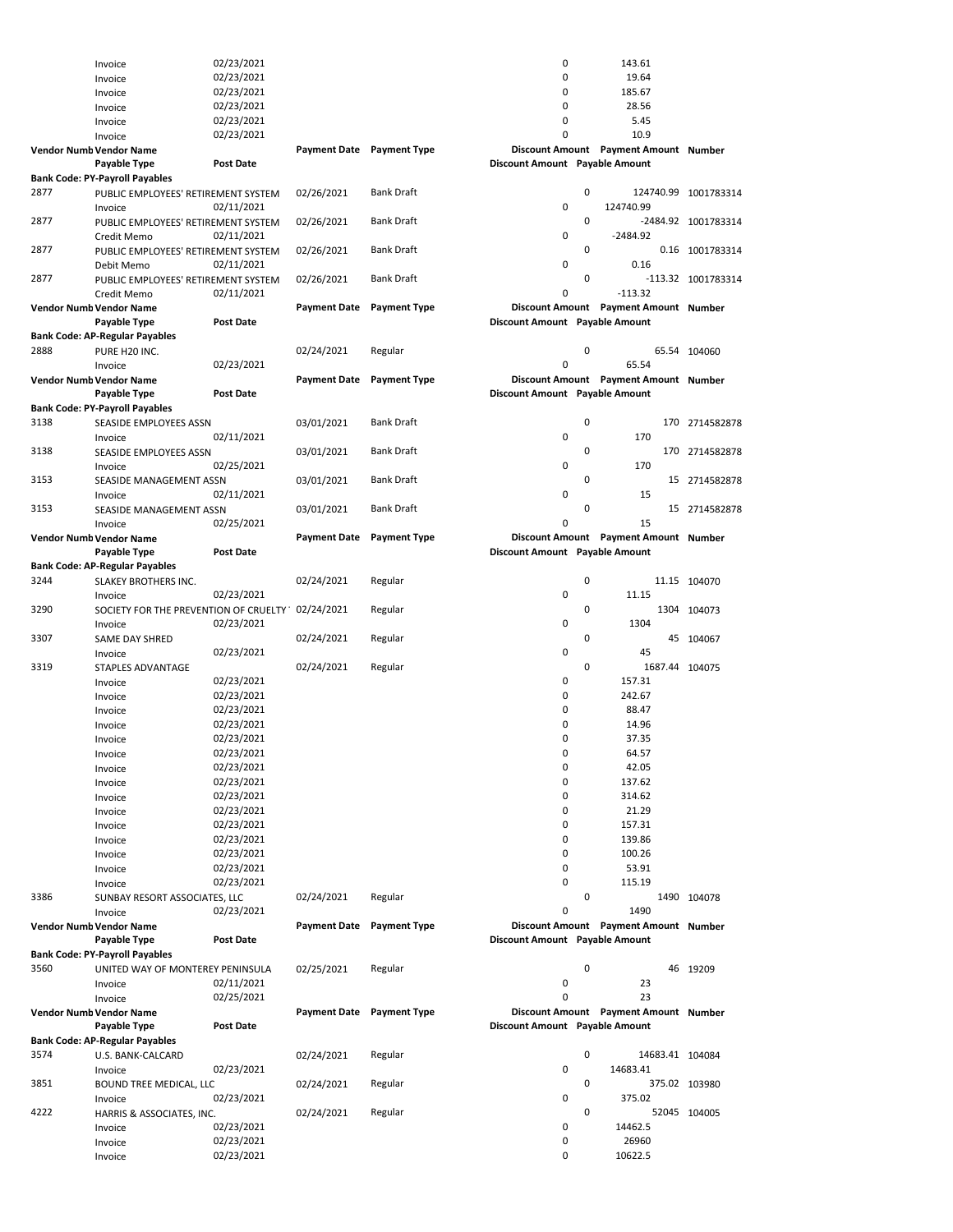| 4425 | MONTEREY AUTO SUPPLY, INC.                          |                  | 02/24/2021                | Regular             |                                | 0<br>2293.54 104038                   |                          |
|------|-----------------------------------------------------|------------------|---------------------------|---------------------|--------------------------------|---------------------------------------|--------------------------|
|      | Credit Memo                                         | 01/21/2021       |                           |                     | 0                              | $-117.37$                             |                          |
|      | Invoice                                             | 02/23/2021       |                           |                     | 0                              | 34.33                                 |                          |
|      | Invoice                                             | 02/23/2021       |                           |                     | 0                              | 92.97                                 |                          |
|      | Invoice                                             | 02/23/2021       |                           |                     | 0                              | 134.01                                |                          |
|      | Invoice                                             | 02/23/2021       |                           |                     | 0                              | 84.88                                 |                          |
|      | Invoice                                             | 02/23/2021       |                           |                     | 0                              | 2064.72                               |                          |
| 4560 | <b>LAUREL CONTE</b>                                 |                  | 02/24/2021                | Regular             |                                | 0                                     | 3455 104021              |
|      | Invoice                                             | 02/23/2021       |                           |                     | 0                              | 960                                   |                          |
|      | Invoice                                             | 02/23/2021       |                           |                     | 0                              | 2495                                  |                          |
| 4628 | U.S. BANK                                           |                  | 02/24/2021                | Regular             |                                | 0                                     | 2100 104082              |
|      | Invoice                                             | 02/23/2021       |                           |                     | 0                              | 2100                                  |                          |
| 4892 |                                                     |                  |                           | Regular             |                                | 0                                     | 780.15 103995            |
|      | <b>EDGES ELECTRICAL GROUP</b>                       | 02/23/2021       | 02/24/2021                |                     | 0                              | 466.84                                |                          |
|      | Invoice                                             |                  |                           |                     | 0                              | 221.28                                |                          |
|      | Invoice                                             | 02/23/2021       |                           |                     | 0                              | 92.03                                 |                          |
|      | Invoice                                             | 02/23/2021       |                           |                     |                                |                                       |                          |
|      | Vendor Numb Vendor Name                             |                  | Payment Date Payment Type |                     |                                | Discount Amount Payment Amount Number |                          |
|      | Payable Type                                        | <b>Post Date</b> |                           |                     | Discount Amount Payable Amount |                                       |                          |
|      | <b>Bank Code: PY-Payroll Payables</b>               |                  |                           |                     |                                |                                       |                          |
| 4920 | ICMA RETIREMENT TRUST-457                           |                  | 03/01/2021                | <b>Bank Draft</b>   |                                | 0                                     | 30899.39 c114c3e932      |
|      | Invoice                                             | 02/25/2021       |                           |                     | 0                              | 30899.39                              |                          |
| 4920 | ICMA RETIREMENT TRUST-457                           |                  | 03/01/2021                | <b>Bank Draft</b>   |                                | 0                                     | 883.09 c114c3e932        |
|      | Invoice                                             | 02/25/2021       |                           |                     | 0                              | 883.09                                |                          |
| 5103 | CALIF LAW ENFRCMNT ASSOC                            |                  | 02/25/2021                | Regular             |                                | 0<br>601.75 19208                     |                          |
|      | Invoice                                             | 02/11/2021       |                           |                     | 0                              | 31.14                                 |                          |
|      | Invoice                                             | 02/11/2021       |                           |                     | 0                              | 269.88                                |                          |
|      | Invoice                                             | 02/25/2021       |                           |                     | 0                              | 31.11                                 |                          |
|      | Invoice                                             | 02/25/2021       |                           |                     | 0                              | 269.62                                |                          |
| 5144 | STATE OF CALIFORNIA                                 |                  | 02/26/2021                | <b>Bank Draft</b>   |                                | 0                                     | 20046.31 0-990-055-584   |
|      | Invoice                                             | 02/25/2021       |                           |                     | 0                              | 20046.31                              |                          |
|      | Vendor Numb Vendor Name                             |                  | Payment Date Payment Type |                     |                                | Discount Amount Payment Amount Number |                          |
|      | Payable Type                                        | <b>Post Date</b> |                           |                     | Discount Amount Payable Amount |                                       |                          |
|      | <b>Bank Code: AP-Regular Payables</b>               |                  |                           |                     |                                |                                       |                          |
| 5198 | <b>GOLDEN STATE PORTABLES</b>                       |                  | 02/24/2021                | Regular             |                                | 0<br>2051.97 104002                   |                          |
|      | Invoice                                             | 02/23/2021       |                           |                     | 0                              | 553.63                                |                          |
|      | Invoice                                             | 02/23/2021       |                           |                     | 0                              | 130.36                                |                          |
|      | Invoice                                             | 02/23/2021       |                           |                     | 0                              | 553.63                                |                          |
|      | Invoice                                             | 02/23/2021       |                           |                     | 0                              | 130.36                                |                          |
|      | Invoice                                             | 02/23/2021       |                           |                     | 0                              | 553.63                                |                          |
|      | Invoice                                             | 02/23/2021       |                           |                     | 0                              | 130.36                                |                          |
|      | Vendor Numb Vendor Name                             |                  | Payment Date Payment Type |                     |                                | Discount Amount Payment Amount Number |                          |
|      | Payable Type                                        | <b>Post Date</b> |                           |                     | Discount Amount Payable Amount |                                       |                          |
|      | <b>Bank Code: PY-Payroll Payables</b>               |                  |                           |                     |                                |                                       |                          |
| 5264 | RABOBANK, N.A.                                      |                  | 02/26/2021                | <b>Bank Draft</b>   |                                | 0                                     | 15613.78 270145791833574 |
|      | Invoice                                             | 02/25/2021       |                           |                     | 0                              | 15613.78                              |                          |
| 5264 | RABOBANK, N.A.                                      |                  | 02/26/2021                | <b>Bank Draft</b>   |                                | 0                                     | 54216.93 270145791833574 |
|      | Invoice                                             | 02/25/2021       |                           |                     | 0                              | 54216.93                              |                          |
| 5266 | INTL ASSOC OF FIREFIGHTER                           |                  | 03/01/2021                | <b>Bank Draft</b>   |                                | 0                                     | 1260 2714582878          |
|      | Invoice                                             | 02/25/2021       |                           |                     | 0                              | 1260                                  |                          |
| 5266 | INTL ASSOC OF FIREFIGHTER                           |                  | 03/01/2021                | <b>Bank Draft</b>   |                                | 0                                     | 1260 2714582878          |
|      | Invoice                                             | 02/11/2021       |                           |                     | 0                              | 1260                                  |                          |
| 5267 | <b>SEASIDE POLICE</b>                               |                  | 03/01/2021                | <b>Bank Draft</b>   |                                | 0                                     | 2047.5 2714582878        |
|      | Invoice                                             | 02/11/2021       |                           |                     | 0                              | 2047.5                                |                          |
| 5267 | <b>SEASIDE POLICE</b>                               |                  | 03/01/2021                | <b>Bank Draft</b>   |                                | 0                                     | 2047.5 2714582878        |
|      | Invoice                                             | 02/25/2021       |                           |                     | 0                              | 2047.5                                |                          |
|      | Vendor Numb Vendor Name                             |                  | <b>Payment Date</b>       | <b>Payment Type</b> |                                | Discount Amount Payment Amount Number |                          |
|      | Payable Type                                        | Post Date        |                           |                     | Discount Amount Payable Amount |                                       |                          |
|      | <b>Bank Code: AP-Regular Payables</b>               |                  |                           |                     |                                |                                       |                          |
| 5336 | DRIVERS LICENSE GUIDE CO.                           |                  | 02/24/2021                | Regular             |                                | 0                                     | 231.57 103992            |
|      | Invoice                                             | 02/23/2021       |                           |                     | 0                              | 231.57                                |                          |
| 5405 | DUKE'S ROOT CONTROL, INC.                           |                  | 02/24/2021                | Regular             |                                | 0<br>2103.06 103994                   |                          |
|      | Invoice                                             | 02/23/2021       |                           |                     | 0                              | 2103.06                               |                          |
| 5417 | <b>RENTAL DEPOT</b>                                 |                  | 02/24/2021                | Regular             |                                | 0                                     | 157.16 104063            |
|      | Invoice                                             | 02/23/2021       |                           |                     | 0                              | 157.16                                |                          |
|      | Vendor Numb Vendor Name                             |                  | <b>Payment Date</b>       | <b>Payment Type</b> |                                | Discount Amount Payment Amount Number |                          |
|      | Payable Type                                        | Post Date        |                           |                     | Discount Amount Payable Amount |                                       |                          |
|      | <b>Bank Code: PY-Payroll Payables</b>               |                  |                           |                     |                                |                                       |                          |
| 5476 | <b>GUARDIAN</b>                                     |                  | 03/01/2021                | <b>Bank Draft</b>   |                                | 0                                     | 3001.4 1614370466682     |
|      | Invoice                                             | 03/01/2021       |                           |                     | 0                              | 3001.4                                |                          |
| 5476 | <b>GUARDIAN</b>                                     |                  | 03/01/2021                | <b>Bank Draft</b>   |                                | 0                                     | 2835.34 1614370466682    |
|      | Invoice                                             | 02/26/2021       |                           |                     | 0                              | 2835.34                               |                          |
| 5761 | SHERIFF OF MONTEREY CO. / LEVYING OFFIC 02/25/2021  |                  |                           | Regular             |                                | 0<br>417.08 19207                     |                          |
|      | Invoice                                             | 02/25/2021       |                           |                     | 0                              | 417.08                                |                          |
|      | Vendor Numb Vendor Name                             |                  | <b>Payment Date</b>       | <b>Payment Type</b> |                                | Discount Amount Payment Amount Number |                          |
|      | Payable Type                                        | Post Date        |                           |                     | Discount Amount Payable Amount |                                       |                          |
|      | <b>Bank Code: AP-Regular Payables</b>               |                  |                           |                     |                                |                                       |                          |
| 5873 | UNITED SITE SERVICES OF CALIFORNIA, INC. 02/24/2021 |                  |                           | Regular             |                                | 0                                     | 239.34 104085            |
|      |                                                     |                  |                           |                     |                                |                                       |                          |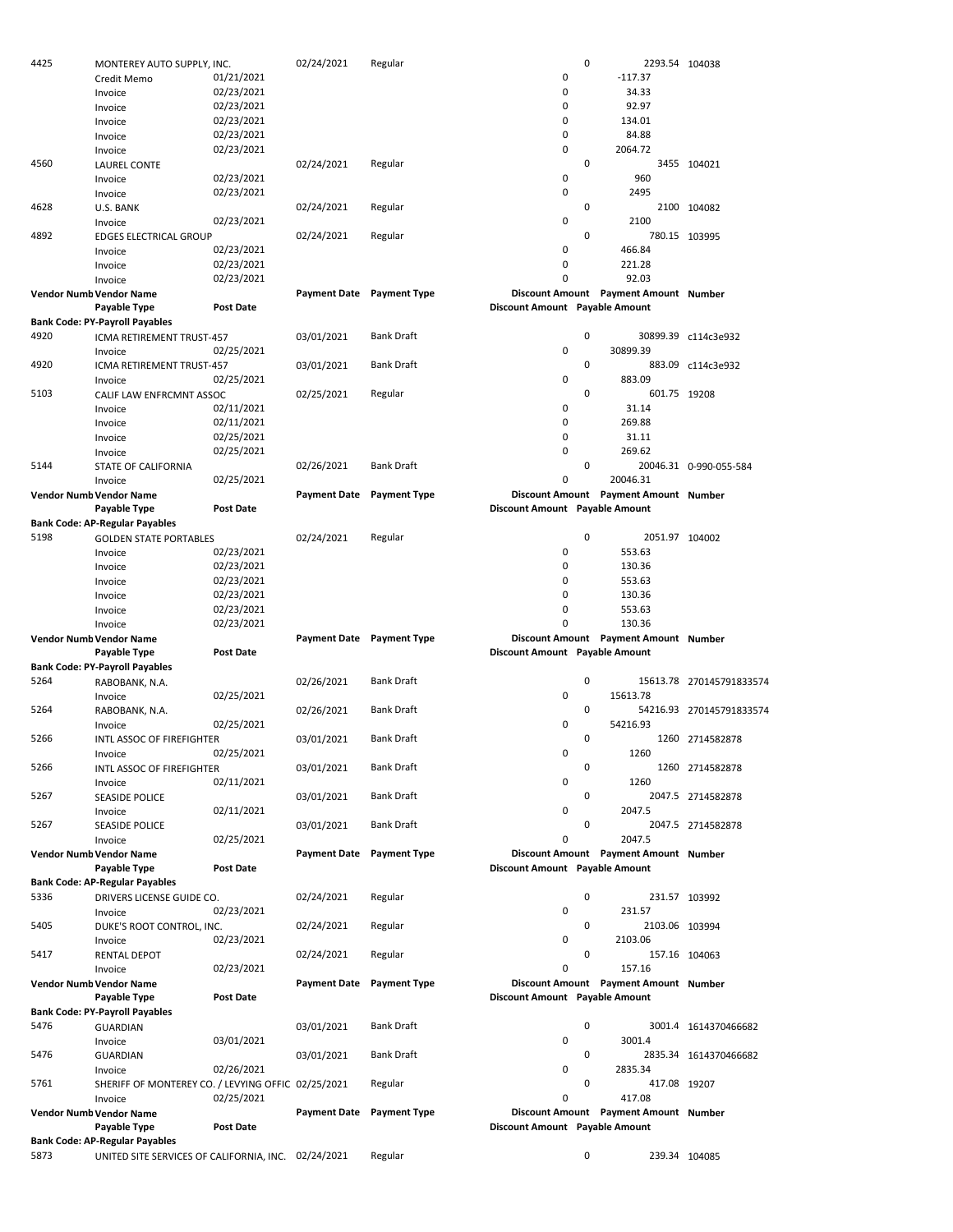|      | Invoice                               | 02/23/2021 |                     |                           | 0                              |   | 189.68                                |                     |
|------|---------------------------------------|------------|---------------------|---------------------------|--------------------------------|---|---------------------------------------|---------------------|
|      | Invoice                               | 02/23/2021 |                     |                           | 0                              |   | 49.66                                 |                     |
| 5989 | <b>HdL COREN &amp; CONE</b>           |            | 02/24/2021          | Regular                   |                                | 0 | 3200                                  | 104007              |
|      | Invoice                               | 02/23/2021 |                     |                           | 0                              |   | 3200                                  |                     |
| 5996 | WITMER-TYSON IMPORTS                  |            | 02/24/2021          | Regular                   |                                | 0 |                                       | 650 104091          |
|      | Invoice                               | 02/23/2021 |                     |                           | 0                              |   | 650                                   |                     |
| 6088 | MONTEREY FIRE EXTINGUISHER, INC.      |            | 02/24/2021          | Regular                   |                                | 0 |                                       | 102 104046          |
|      | Invoice                               | 02/23/2021 |                     |                           | 0                              |   | 102                                   |                     |
| 6172 | LEXISNEXIS RISK DATA MANGEMENT INC.   |            | 02/24/2021          | Regular                   |                                | 0 |                                       | 1920 104022         |
|      | Invoice                               | 02/23/2021 |                     |                           | 0                              |   | 1920                                  |                     |
| 6172 | LEXISNEXIS RISK DATA MANGEMENT INC.   |            | 02/24/2021          | Regular                   |                                | 0 |                                       | 150 104023          |
|      | Invoice                               | 02/23/2021 |                     |                           | 0                              |   | 150                                   |                     |
| 6197 | U.S. BANK EQUIPMENT FINANCE           |            | 02/24/2021          | Regular                   |                                | 0 |                                       | 197.31 104083       |
|      | Invoice                               | 02/23/2021 |                     |                           | 0                              |   | 197.31                                |                     |
| 6324 | The Home Depot Pro                    |            | 02/24/2021          | Regular                   |                                | 0 |                                       | 2585.5 104080       |
|      | Invoice                               | 02/23/2021 |                     |                           | 0                              |   | 183.54                                |                     |
|      | Invoice                               | 02/23/2021 |                     |                           | 0                              |   | 23.93                                 |                     |
|      | Invoice                               | 02/23/2021 |                     |                           | 0                              |   | 195.34                                |                     |
|      | Invoice                               | 02/23/2021 |                     |                           | 0                              |   | 463.55                                |                     |
|      |                                       | 02/23/2021 |                     |                           | 0                              |   | 1268.85                               |                     |
|      | Invoice                               |            |                     |                           | 0                              |   |                                       |                     |
|      | Invoice                               | 02/23/2021 |                     |                           |                                |   | 168.42                                |                     |
|      | Invoice                               | 02/23/2021 |                     |                           | 0                              |   | 281.87                                |                     |
|      | <b>Vendor Numb Vendor Name</b>        |            | <b>Payment Date</b> | <b>Payment Type</b>       |                                |   | Discount Amount Payment Amount Number |                     |
|      | Payable Type                          | Post Date  |                     |                           | Discount Amount Payable Amount |   |                                       |                     |
|      | <b>Bank Code: PY-Payroll Payables</b> |            |                     |                           |                                |   |                                       |                     |
| 6372 | <b>GUARDIAN-ALTERNATE FUNDED</b>      |            | 02/22/2021          | <b>Bank Draft</b>         |                                | 0 |                                       | 18553.69 0ea402689c |
|      | Invoice                               | 02/01/2021 |                     |                           | 0                              |   | 18553.69                              |                     |
|      | Vendor Numb Vendor Name               |            | <b>Payment Date</b> | <b>Payment Type</b>       |                                |   | Discount Amount Payment Amount Number |                     |
|      | Payable Type                          | Post Date  |                     |                           | Discount Amount Payable Amount |   |                                       |                     |
|      | <b>Bank Code: AP-Regular Payables</b> |            |                     |                           |                                |   |                                       |                     |
| 6379 | MARINA COAST WATER DISTRICT           |            | 02/24/2021          | Regular                   |                                | 0 |                                       | 895.52 104027       |
|      | Invoice                               | 02/23/2021 |                     |                           | 0                              |   | 174.49                                |                     |
|      | Invoice                               | 02/23/2021 |                     |                           | 0                              |   | 479.68                                |                     |
|      | Invoice                               | 02/23/2021 |                     |                           | 0                              |   | 241.35                                |                     |
| 6477 | ROBERT S. JAQUES                      |            | 02/24/2021          | Regular                   |                                | 0 |                                       | 12675 104065        |
|      | Invoice                               | 02/23/2021 |                     |                           | 0                              |   | 12675                                 |                     |
| 6530 | <b>SUN STREET CENTERS</b>             |            | 02/24/2021          | Regular                   |                                | 0 | 10338.77 104077                       |                     |
|      |                                       |            |                     |                           | 0                              |   | 4333.15                               |                     |
|      | Invoice                               | 02/23/2021 |                     |                           |                                |   |                                       |                     |
|      | Invoice                               | 02/23/2021 |                     |                           | 0                              |   | 6005.62                               |                     |
| 6553 | COMCAST                               |            | 02/24/2021          | Regular                   |                                | 0 |                                       | 239.36 103982       |
|      | Invoice                               | 02/23/2021 |                     |                           | 0                              |   | 239.36                                |                     |
| 6599 | MONTEREY PENINSULA ENGINEERING        |            | 02/24/2021          | Regular                   |                                | 0 | 128250 104049                         |                     |
|      | Invoice                               | 02/23/2021 |                     |                           | 0                              |   | 128250                                |                     |
| 6671 | <b>VERIZON WIRELESS</b>               |            | 02/24/2021          | Regular                   |                                | 0 |                                       | 4504.4 104087       |
|      | Invoice                               | 02/23/2021 |                     |                           | 0                              |   | 38.01                                 |                     |
|      | Invoice                               | 02/23/2021 |                     |                           | 0                              |   | 1039.8                                |                     |
|      | Invoice                               | 02/23/2021 |                     |                           | 0                              |   | 839.32                                |                     |
|      | Invoice                               | 02/23/2021 |                     |                           | 0                              |   | 38.01                                 |                     |
|      | Invoice                               | 02/23/2021 |                     |                           | 0                              |   | 1495.13                               |                     |
|      | Invoice                               | 02/23/2021 |                     |                           | 0                              |   | 650.73                                |                     |
|      |                                       |            |                     |                           | 0                              |   | 38.01                                 |                     |
|      | Invoice                               | 02/23/2021 |                     |                           |                                |   |                                       |                     |
|      | Invoice                               | 02/23/2021 |                     |                           | 0                              |   | 365.39                                |                     |
| 6818 | DE LAGE LANDEN                        |            | 02/24/2021          | Regular                   |                                | 0 |                                       | 544.27 103987       |
|      | Invoice                               | 02/23/2021 |                     |                           | 0                              |   | 544.27                                |                     |
| 6835 | LANGUAGE TESTING INTL., INC           |            | 02/24/2021          | Regular                   |                                | 0 |                                       | 124 104020          |
|      | Invoice                               | 02/23/2021 |                     |                           | 0                              |   | 124                                   |                     |
| 6970 | ID CONCEPTS, LLC                      |            | 02/24/2021          | Regular                   |                                | 0 |                                       | 108.31 104011       |
|      | Invoice                               | 02/23/2021 |                     |                           | 0                              |   | 108.31                                |                     |
| 7065 | JAN ROEHL CONSULTING                  |            | 02/24/2021          | Regular                   |                                | 0 |                                       | 1775 104013         |
|      | Invoice                               | 02/23/2021 |                     |                           | 0                              |   | 1775                                  |                     |
| 7071 | AT&T                                  |            | 02/24/2021          | Regular                   |                                | 0 |                                       | 154.56 103976       |
|      | Invoice                               | 02/23/2021 |                     |                           | 0                              |   | 51.52                                 |                     |
|      | Invoice                               | 02/23/2021 |                     |                           | 0                              |   | 51.52                                 |                     |
|      | Invoice                               | 02/23/2021 |                     |                           | 0                              |   | 51.52                                 |                     |
|      | Vendor Numb Vendor Name               |            | <b>Payment Date</b> | <b>Payment Type</b>       |                                |   | Discount Amount Payment Amount Number |                     |
|      | Payable Type                          | Post Date  |                     |                           | Discount Amount Payable Amount |   |                                       |                     |
| 7112 | <b>ART BLACK</b>                      |            | 02/24/2021          | Regular                   |                                | 0 |                                       | 1320 103975         |
|      |                                       |            |                     |                           | 0                              |   | 440                                   |                     |
|      | Invoice                               | 02/23/2021 |                     |                           |                                |   |                                       |                     |
|      | Invoice                               | 02/23/2021 |                     |                           | 0                              |   | 440                                   |                     |
|      | Invoice                               | 02/23/2021 |                     |                           | 0                              |   | 440                                   |                     |
|      | Vendor Numb Vendor Name               |            |                     | Payment Date Payment Type |                                |   | Discount Amount Payment Amount Number |                     |
|      | Payable Type                          | Post Date  |                     |                           | Discount Amount Payable Amount |   |                                       |                     |
|      | <b>Bank Code: PY-Payroll Payables</b> |            |                     |                           |                                |   |                                       |                     |
| 7124 | U.S. BANK N.A. - PARS ARS 457 & SRP   |            | 03/01/2021          | <b>Bank Draft</b>         |                                | 0 |                                       | 643.17 2a54fe7a6d   |
|      | Invoice                               | 02/25/2021 |                     |                           | 0                              |   | 643.17                                |                     |
| 7124 | U.S. BANK N.A. - PARS ARS 457 & SRP   |            | 03/01/2021          | <b>Bank Draft</b>         |                                | 0 |                                       | 793 2a54fe7a6d      |
|      | Invoice                               | 02/11/2021 |                     |                           | 0                              |   | 793                                   |                     |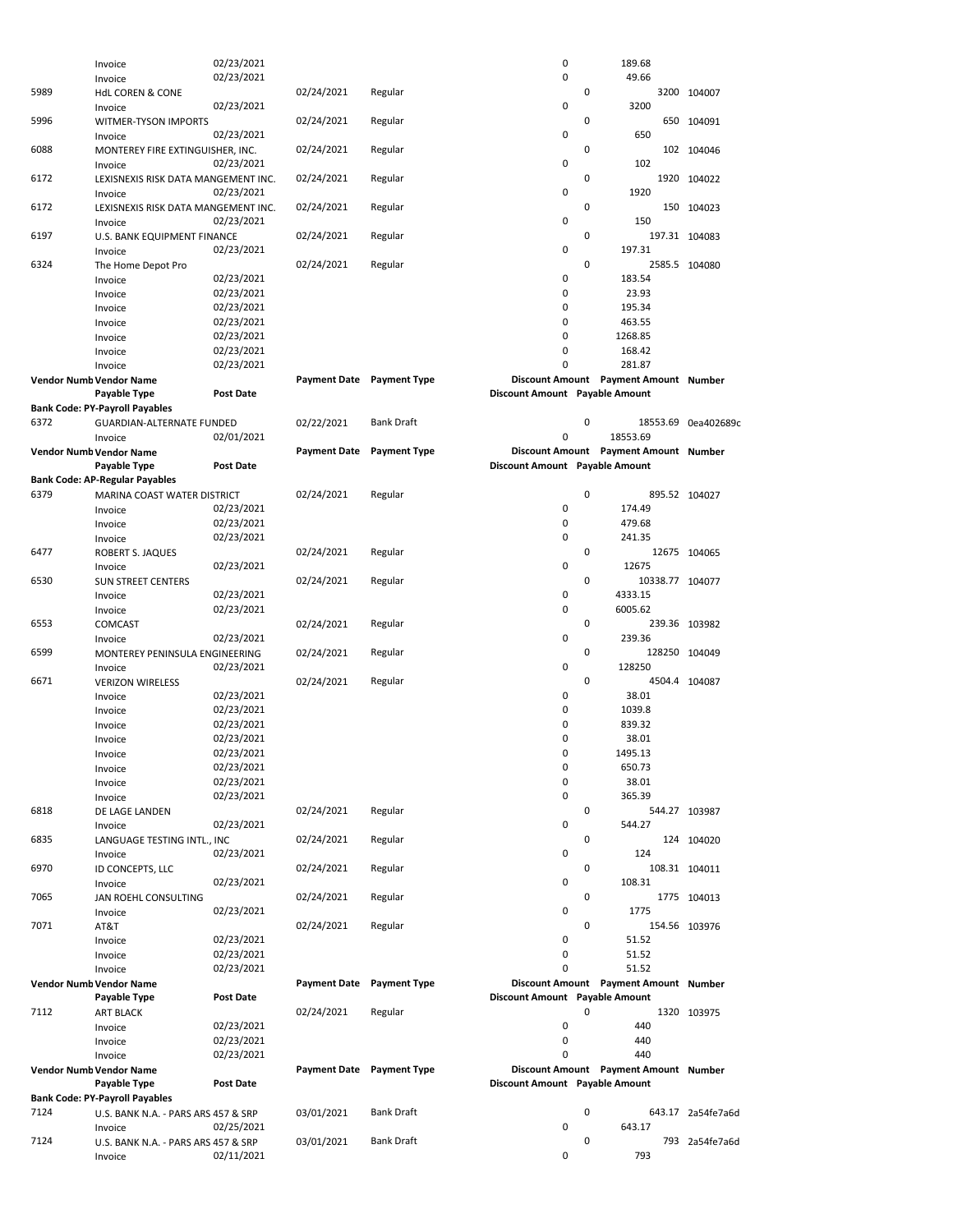| 7124 | U.S. BANK N.A. - PARS ARS 457 & SRP               |                          | 03/01/2021          | <b>Bank Draft</b>   |                                | 0 |                                       | 2778.67 4cc4f6cac8 |
|------|---------------------------------------------------|--------------------------|---------------------|---------------------|--------------------------------|---|---------------------------------------|--------------------|
|      | Invoice                                           | 02/11/2021               |                     |                     | 0                              |   | 2778.67                               |                    |
| 7124 | U.S. BANK N.A. - PARS ARS 457 & SRP               |                          | 03/01/2021          | <b>Bank Draft</b>   |                                | 0 |                                       | 2820.75 4cc4f6cac8 |
|      | Invoice                                           | 02/25/2021               |                     |                     | 0                              |   | 2820.75                               |                    |
| 7124 | U.S. BANK N.A. - PARS ARS 457 & SRP               |                          | 03/01/2021          | <b>Bank Draft</b>   |                                | 0 |                                       | -4020 4cc4f6cac8   |
|      | Credit Memo                                       | 02/18/2021               |                     |                     | 0                              |   | $-4020$                               |                    |
|      | Vendor Numb Vendor Name                           |                          | <b>Payment Date</b> | <b>Payment Type</b> |                                |   | Discount Amount Payment Amount Number |                    |
|      | Payable Type                                      | Post Date                |                     |                     | Discount Amount Payable Amount |   |                                       |                    |
|      | Bank Code: AP-Regular Payables                    |                          |                     |                     |                                |   |                                       |                    |
| 7170 | <b>DEAN PAXTON</b>                                |                          | 02/24/2021          | Regular             |                                | 0 |                                       | 2400 103988        |
|      | Invoice                                           | 02/23/2021               |                     |                     | 0                              |   | 2400                                  |                    |
| 7173 |                                                   |                          | 02/24/2021          | Regular             |                                | 0 |                                       | 948.06 104010      |
|      | Iconix Waterworks (US) Inc.                       | 02/23/2021               |                     |                     | 0                              |   | 122.39                                |                    |
|      | Invoice                                           |                          |                     |                     | 0                              |   | 825.67                                |                    |
|      | Invoice                                           | 02/23/2021               |                     |                     |                                |   |                                       |                    |
|      | Vendor Numb Vendor Name                           |                          | <b>Payment Date</b> | <b>Payment Type</b> |                                |   | Discount Amount Payment Amount Number |                    |
|      | Payable Type                                      | Post Date                |                     |                     | Discount Amount Payable Amount |   |                                       |                    |
|      | Bank Code: PY-Payroll Payables                    |                          |                     |                     |                                |   |                                       |                    |
| 7370 | UPEC, LOCAL 792                                   |                          | 02/25/2021          | Regular             |                                | 0 |                                       | 1615 19210         |
|      | Invoice                                           | 02/11/2021               |                     |                     | 0                              |   | 807.5                                 |                    |
|      | Invoice                                           | 02/25/2021               |                     |                     | 0                              |   | 807.5                                 |                    |
|      | Vendor Numb Vendor Name                           |                          | <b>Payment Date</b> | <b>Payment Type</b> |                                |   | Discount Amount Payment Amount Number |                    |
|      | Payable Type                                      | Post Date                |                     |                     | Discount Amount Payable Amount |   |                                       |                    |
|      | Bank Code: AP-Regular Payables                    |                          |                     |                     |                                |   |                                       |                    |
| 7505 | MONTEREY BAY ANALYTICAL SVCS.                     |                          | 02/24/2021          | Regular             |                                | 0 |                                       | 78 104039          |
|      | Invoice                                           | 02/23/2021               |                     |                     | 0                              |   | 78                                    |                    |
| 7763 | <b>GREENWASTE RECOVERY, INC.</b>                  |                          | 02/24/2021          | Regular             |                                | 0 | 1840.53 104004                        |                    |
|      | Invoice                                           | 02/23/2021               |                     |                     | 0                              |   | 915.05                                |                    |
|      | Invoice                                           | 02/23/2021               |                     |                     | 0                              |   | 925.48                                |                    |
| 7892 | MICHAEL BAKER INTERNATIONAL                       |                          | 02/24/2021          | Regular             |                                | 0 |                                       | 4892.5 104034      |
|      | Invoice                                           | 02/23/2021               |                     |                     | 0                              |   | 4892.5                                |                    |
| 8014 | PAXTON ASSOCIATES                                 |                          | 02/24/2021          | Regular             |                                | 0 |                                       | 4650 104055        |
|      | Invoice                                           | 02/23/2021               |                     |                     | 0                              |   | 4650                                  |                    |
| 8020 | RAIMI & ASSOCIATES, INC.                          |                          | 02/24/2021          | Regular             |                                | 0 |                                       | 4483.8 104061      |
|      | Invoice                                           | 02/23/2021               |                     |                     | 0                              |   | 4483.8                                |                    |
| 8022 | JEFF K. BILLS                                     |                          | 02/24/2021          | Regular             |                                | 0 |                                       | 400 104014         |
|      |                                                   | 02/23/2021               |                     |                     | 0                              |   | 400                                   |                    |
|      | Invoice                                           |                          |                     |                     |                                | 0 |                                       |                    |
| 8066 | FUN EXPRESS, LLC                                  |                          | 02/24/2021          | Regular             | 0                              |   |                                       | 611.57 104001      |
|      | Invoice                                           | 02/23/2021               |                     |                     |                                |   | 611.57                                |                    |
|      |                                                   |                          |                     |                     |                                |   |                                       |                    |
| 8224 | BLUEPEARL CALIFORNIA, INC.                        |                          | 02/24/2021          | Regular             |                                | 0 |                                       | 135 103979         |
|      | Invoice                                           | 02/23/2021               |                     |                     | 0                              |   | 135                                   |                    |
| 8273 | SMILE BUSINESS PRODUCTS, INC.                     |                          | 02/24/2021          | Regular             |                                | 0 |                                       | 158.37 104071      |
|      | Invoice                                           | 02/23/2021               |                     |                     | 0                              |   | 158.37                                |                    |
|      | Vendor Numb Vendor Name                           |                          | <b>Payment Date</b> | <b>Payment Type</b> |                                |   | Discount Amount Payment Amount Number |                    |
|      | Payable Type                                      | <b>Post Date</b>         |                     |                     | Discount Amount Payable Amount |   |                                       |                    |
|      | Bank Code: PY-Payroll Payables                    |                          |                     |                     |                                |   |                                       |                    |
| 8308 | AMERICAN FIDELITY ADMINISTRATIVE SERVI 03/01/2021 |                          |                     | <b>Bank Draft</b>   |                                | 0 |                                       | 228.65 5f4426d835  |
|      | Invoice                                           | 03/01/2021               |                     |                     | 0                              |   | 228.65                                |                    |
| 8308 | AMERICAN FIDELITY ADMINISTRATIVE SERVI 03/01/2021 |                          |                     | <b>Bank Draft</b>   |                                | 0 |                                       | 228.65 5f4426d835  |
|      | Invoice                                           | 03/01/2021               |                     |                     | 0                              |   | 228.65                                |                    |
| 8308 | AMERICAN FIDELITY ADMINISTRATIVE SERVI 03/01/2021 |                          |                     | <b>Bank Draft</b>   |                                | 0 |                                       | 228.65 5f4426d835  |
|      | Invoice                                           | 03/01/2021               |                     |                     | 0                              |   | 228.65                                |                    |
|      | Vendor Numb Vendor Name                           |                          | <b>Payment Date</b> | <b>Payment Type</b> |                                |   | Discount Amount Payment Amount Number |                    |
|      | Payable Type                                      | Post Date                |                     |                     | Discount Amount Payable Amount |   |                                       |                    |
|      | <b>Bank Code: AP-Regular Payables</b>             |                          |                     |                     |                                |   |                                       |                    |
| 8338 | <b>FEDEX</b>                                      |                          | 02/24/2021          | Regular             |                                | 0 |                                       | 21.14 103999       |
|      |                                                   | 02/23/2021               |                     |                     | 0                              |   | 10.56                                 |                    |
|      | Invoice                                           |                          |                     |                     | 0                              |   |                                       |                    |
|      | Invoice                                           | 02/23/2021               |                     |                     |                                |   | 10.58                                 |                    |
| 8380 | SPORTSENGINE INC.                                 |                          | 02/24/2021          | Regular             |                                | 0 |                                       | 55.5 104074        |
|      | Invoice                                           | 02/23/2021               |                     |                     | 0                              |   | 55.5                                  |                    |
| 8755 | TRUST TWO - CORONA 1997 TRUST                     |                          | 02/24/2021          | Regular             |                                | 0 |                                       | 2730 104081        |
|      | Invoice                                           | 02/23/2021               |                     |                     | 0                              |   | 2730                                  |                    |
| 8784 | SMJB INC                                          |                          | 02/24/2021          | Regular             |                                | 0 |                                       | 3177 104072        |
|      | Invoice                                           | 02/23/2021               |                     |                     | 0                              |   | 1850                                  |                    |
|      | Invoice                                           | 02/23/2021               |                     |                     | 0                              |   | 1327                                  |                    |
| 8791 | MONTEREY ONE WATER                                |                          | 02/24/2021          | Regular             |                                | 0 | 66021.76 104047                       |                    |
|      | Invoice                                           | 02/23/2021               |                     |                     | 0                              |   | 66021.76                              |                    |
| 8791 | MONTEREY ONE WATER                                |                          | 02/24/2021          | Regular             |                                | 0 | 3195.77 104048                        |                    |
|      | Invoice                                           | 02/23/2021               |                     |                     | 0                              |   | 55.2                                  |                    |
|      | Invoice                                           | 02/23/2021               |                     |                     | 0                              |   | 55.2                                  |                    |
|      | Invoice                                           | 02/23/2021               |                     |                     | 0                              |   | 276                                   |                    |
|      | Invoice                                           | 02/23/2021               |                     |                     | 0                              |   | 337.28                                |                    |
|      | Invoice                                           | 02/23/2021               |                     |                     | 0                              |   | 879.05                                |                    |
|      | Invoice                                           | 02/23/2021               |                     |                     | 0                              |   | 80.56                                 |                    |
|      | Invoice                                           | 02/23/2021               |                     |                     | 0                              |   | 1094.08                               |                    |
|      | Invoice                                           | 02/23/2021               |                     |                     | 0                              |   | 165.6                                 |                    |
|      | Invoice<br>Invoice                                | 02/23/2021<br>02/23/2021 |                     |                     | 0<br>0                         |   | 221.9<br>30.9                         |                    |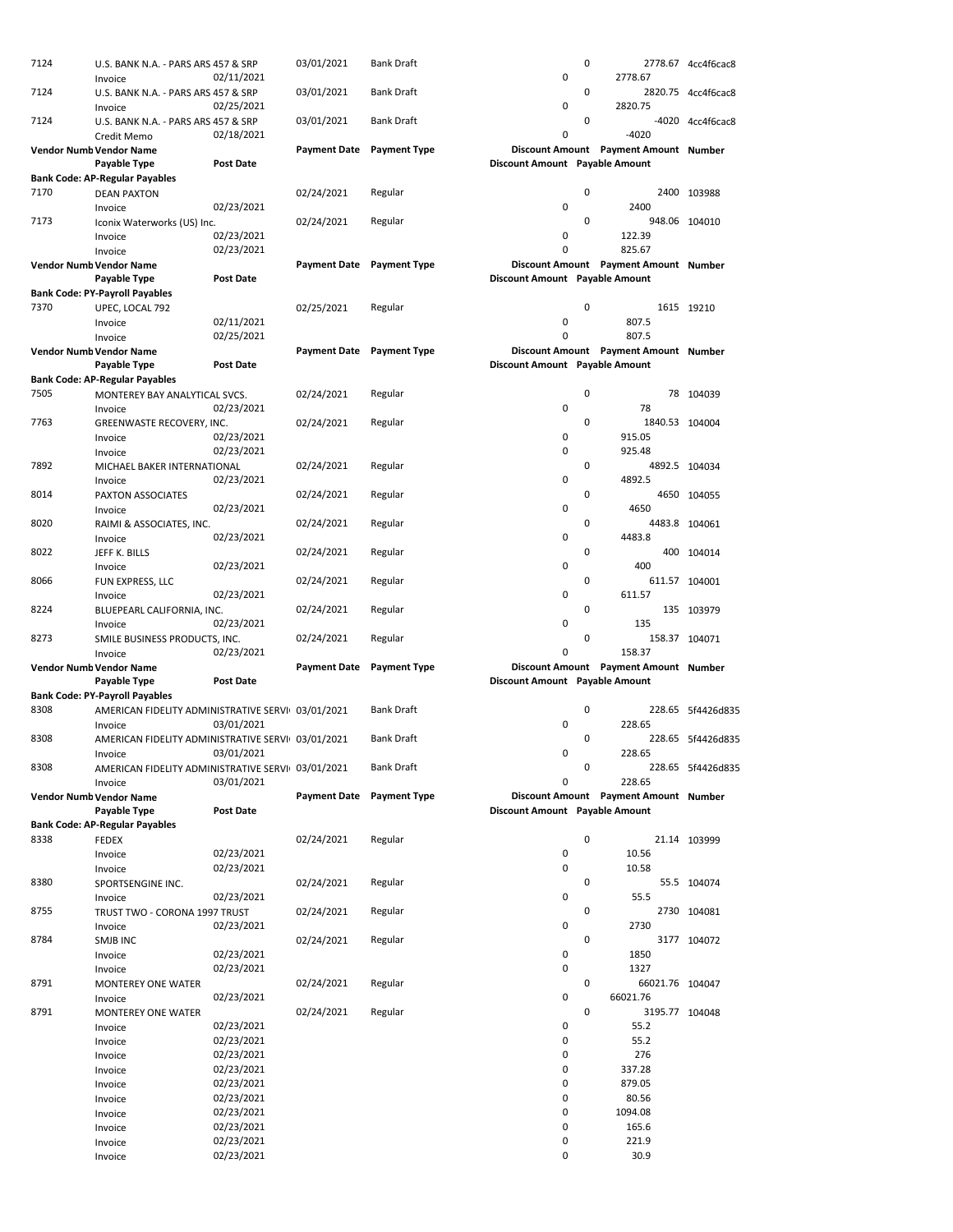| 8892 | NCI AFFILIATES, INC.                                                                    |                          | 02/24/2021          | Regular             |                                | 0 |                                                 | 1225 104052       |
|------|-----------------------------------------------------------------------------------------|--------------------------|---------------------|---------------------|--------------------------------|---|-------------------------------------------------|-------------------|
| 8979 | Invoice<br>ERROL L. MONTGOMERY & ASSOCIATES, INC 02/24/2021                             | 02/23/2021               |                     | Regular             | 0                              | 0 | 1225                                            | 3530 103996       |
|      | Invoice                                                                                 | 02/23/2021               |                     |                     | 0                              |   | 3530                                            |                   |
| 8984 | SANDRA DIONICIO-VAZQUEZ<br>Invoice                                                      | 02/23/2021               | 02/24/2021          | Regular             | 0                              | 0 | 2690.75 104068<br>2690.75                       |                   |
| 9029 | ESO SOLUTIONS, INC.                                                                     |                          | 02/24/2021          | Regular             |                                | 0 |                                                 | 990 103997        |
| 9212 | Invoice<br><b>WEX BANK</b>                                                              | 02/23/2021               | 02/24/2021          |                     | 0                              | 0 | 990<br>205.39 104089                            |                   |
|      | Invoice                                                                                 | 02/23/2021               |                     | Regular             | 0                              |   | 205.39                                          |                   |
| 9247 | VERIZON CONNECT NWF INC.<br>Invoice                                                     | 02/23/2021               | 02/24/2021          | Regular             | $\mathbf 0$                    | 0 | 1908.95 104086<br>1908.95                       |                   |
| 9301 | <b>ILLINOIS TOOL WORKS</b>                                                              |                          | 02/24/2021          | Regular             |                                | 0 |                                                 | 290.87 104012     |
|      | Invoice                                                                                 | 02/23/2021               |                     |                     | 0                              |   | 290.87                                          |                   |
| 9409 | <b>STURDY OIL COMPANY</b><br>Invoice                                                    | 02/23/2021               | 02/24/2021          | Regular             | 0                              | 0 | 6761.4 104076<br>2667.44                        |                   |
|      | Invoice                                                                                 | 02/23/2021               |                     |                     | $\mathbf 0$                    |   | 4093.96                                         |                   |
| 9428 | TERMINIX INTERNATIONAL COMPANY LTD. P 02/24/2021<br>Invoice                             | 02/23/2021               |                     | Regular             | 0                              | 0 | 157                                             | 314 104079        |
|      | Invoice                                                                                 | 02/23/2021               |                     |                     | $\mathbf 0$                    |   | 157                                             |                   |
| 9458 | ANGELINA'S BAKERY DELI & CAFE<br>Invoice                                                | 02/23/2021               | 02/24/2021          | Regular             | 0                              | 0 | 10524                                           | 10524 103973      |
| 9458 | ANGELINA'S BAKERY DELI & CAFE                                                           |                          | 02/24/2021          | Regular             |                                | 0 |                                                 | 10524 103974      |
|      | Invoice                                                                                 | 02/23/2021               | <b>Payment Date</b> |                     | 0                              |   | 10524                                           |                   |
|      | Vendor Numb Vendor Name<br>Payable Type                                                 | Post Date                |                     | <b>Payment Type</b> | Discount Amount Payable Amount |   | Discount Amount Payment Amount Number           |                   |
| 9461 | 7 TILTHOUSE LLC                                                                         |                          | 02/24/2021          | Regular             |                                | 0 |                                                 | 13512 103968      |
| 9461 | Invoice<br>7 TILTHOUSE LLC                                                              | 02/23/2021               | 02/24/2021          | Regular             | 0                              | 0 | 13512                                           | 13710 103969      |
|      | Invoice                                                                                 | 02/23/2021               |                     |                     | $\mathbf 0$                    |   | 13710                                           |                   |
| 9472 | MICHAEL A. HOULEMARD, JR.                                                               |                          | 02/24/2021          | Regular             |                                | 0 |                                                 | 4600 104033       |
|      | Invoice<br>Invoice                                                                      | 02/23/2021<br>02/23/2021 |                     |                     | 0<br>$\mathbf 0$               |   | 2400<br>2200                                    |                   |
| 9483 | KEY & YOUNG, INC.                                                                       |                          | 02/24/2021          | Regular             |                                | 0 | 386.07 104017                                   |                   |
|      | Invoice                                                                                 | 02/23/2021               |                     |                     | 0                              | 0 | 386.07                                          |                   |
| 9511 | RJV INVESTMENTS, LLC.<br>Invoice                                                        | 02/23/2021               | 02/24/2021          | Regular             | 0                              |   | 1530                                            | 1530 104064       |
| 9516 | HUNTINGTON PUBLIC CAPITAL CORP.                                                         |                          | 02/24/2021          | Regular             |                                | 0 | 10677.08 104009                                 |                   |
|      |                                                                                         |                          |                     |                     |                                |   |                                                 |                   |
|      | Invoice                                                                                 | 02/23/2021               |                     |                     | 0                              |   | 10677.08                                        |                   |
| 9532 | MANGOLD PROPERTY MANAGEMENT, INC.<br>Invoice                                            | 02/23/2021               | 02/24/2021          | Regular             | 0                              | 0 | 1375                                            | 2800 104025       |
|      | Invoice                                                                                 | 02/23/2021               |                     |                     | 0                              |   | 1425                                            |                   |
| 9533 | BAKER MANOCK & JENSEN, PC<br>Invoice                                                    | 02/23/2021               | 02/24/2021          | Regular             | 0                              | 0 | 3600                                            | 3600 103978       |
|      | Vendor Numb Vendor Name                                                                 |                          | <b>Payment Date</b> | <b>Payment Type</b> |                                |   | Discount Amount Payment Amount Number           |                   |
|      | Payable Type                                                                            | Post Date                |                     |                     | Discount Amount Payable Amount |   |                                                 |                   |
| 9543 | <b>Bank Code: PY-Payroll Payables</b><br><b>TEXAS LIFE</b>                              |                          | 02/26/2021          | <b>Bank Draft</b>   |                                | 0 |                                                 | -0.16 DFT0004371  |
|      | Credit Memo                                                                             | 01/31/2021               |                     |                     | 0                              |   | $-0.16$                                         |                   |
| 9543 | <b>TEXAS LIFE</b>                                                                       |                          | 02/26/2021          | <b>Bank Draft</b>   | 0                              | 0 |                                                 | 813.56 DFT0004371 |
|      | Invoice<br>Vendor Numb Vendor Name                                                      | 01/31/2021               | <b>Payment Date</b> | <b>Payment Type</b> |                                |   | 813.56<br>Discount Amount Payment Amount Number |                   |
|      | Payable Type                                                                            | Post Date                |                     |                     | Discount Amount Payable Amount |   |                                                 |                   |
| 9553 | <b>Bank Code: AP-Regular Payables</b><br>MONTEREY BAY PROPERTY MANAGEMENT, I 02/24/2021 |                          |                     | Regular             |                                | 0 |                                                 | 1700 104041       |
|      | Invoice                                                                                 | 02/23/2021               |                     |                     | 0                              |   | 1700                                            |                   |
| 9554 | FRANCESCO S. DAVI                                                                       |                          | 02/24/2021          | Regular             |                                | 0 |                                                 | 1750 104000       |
| 9555 | Invoice<br>JOE C. MELO                                                                  | 02/23/2021               | 02/24/2021          | Regular             | 0                              | 0 | 1750                                            | 1225 104015       |
|      | Invoice                                                                                 | 02/23/2021               |                     |                     | 0                              |   | 1225                                            |                   |
| 9557 | MCM SEASIDE LP / SEABREEZE APARTMENTS 02/24/2021<br>Invoice                             | 02/23/2021               |                     | Regular             | 0                              | 0 | 1860                                            | 1860 104031       |
| 9558 | WILLIAM WANE PHILLIPS                                                                   |                          | 02/24/2021          | Regular             |                                | 0 |                                                 | 2000 104090       |
|      | Invoice                                                                                 | 02/23/2021               |                     |                     | 0                              |   | 2000                                            |                   |
| 9559 | ALFRED GLOVER<br>Invoice                                                                | 02/23/2021               | 02/24/2021          | Regular             | 0                              | 0 | 1700                                            | 1700 103971       |
| 9560 | RUTH DONOHUGH                                                                           |                          | 02/24/2021          | Regular             |                                | 0 |                                                 | 2725 104066       |
| 9561 | Invoice                                                                                 | 02/23/2021               | 02/24/2021          | Regular             | 0                              | 0 | 2725                                            | 1950 103972       |
|      | AMANDA LIANG<br>Invoice                                                                 | 02/23/2021               |                     |                     | 0                              |   | 1950                                            |                   |
| 9562 | SEDGWICK CMS, INC.                                                                      |                          | 02/24/2021          | Regular             |                                | 0 |                                                 | 742.54 104069     |
|      | Invoice<br>Invoice                                                                      | 02/23/2021<br>02/23/2021 |                     |                     | 0<br>0                         |   | 371.27<br>371.27                                |                   |
| 9563 | MARIA ISABEL HERNANDEZ<br>Invoice                                                       | 02/23/2021               | 02/24/2021          | Regular             | 0                              | 0 | 591.25                                          | 591.25 104026     |

## All Bank Codes Check Summary

Payable Payment